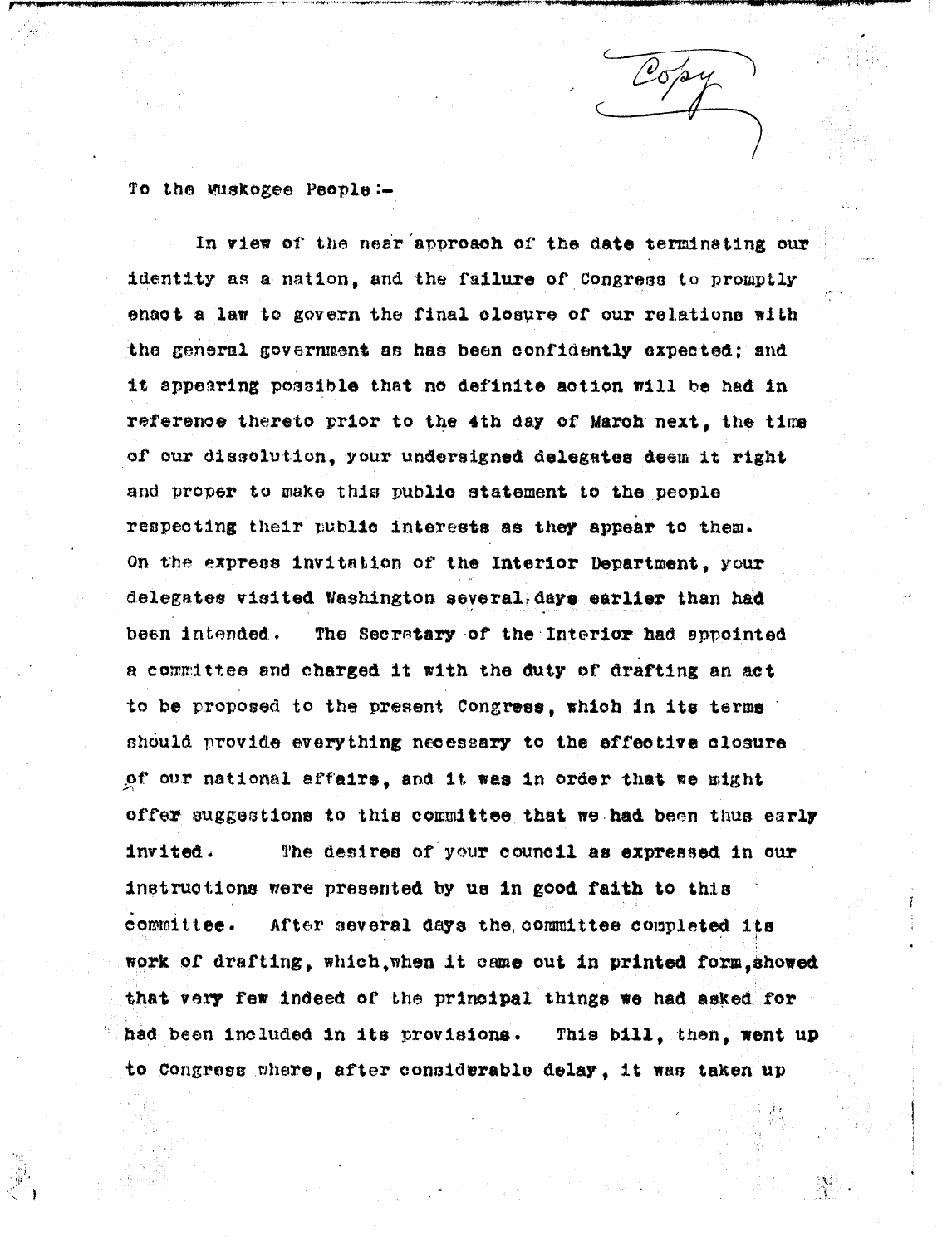**and considered by a nub-committee, or the Indian aomnr.it-tee of** the House, of which Mr. Curtis of Kansas is Chairman, where your delegates were permitted to appear and again offer suggestions and amendments. This Committee made a few changes in the original bill, but to **us it was very evident** that the suggestions and amendments offered by Indian delegates did not go for much. With these alight changes, the bill was reported to the House, which after considerable spirited talk and debate passed it, and it is now before the Indian Committee of the Senate, which has been giving very full *hearings* thereon to all parties In interest, and is the bill, copies of **which** we have mailed to many persons in the nation. We **appeared before** this Senate Committee as we had before others, and **endeavored** faithfully to impress upon **it the** reasonableness and justice of the contentions of the Creek council; but **tbis, like** the other committees, in slow to **set,** end what **it will eventually report** is, as yet largely a matter of conjecture. There appear, however, to be sufficient grounds on which to predicate foreca**\*te** of certain features, and your **delegates are of the** *opinion:*

**1st. That no provision authorizing the continuance** of the Creek council, or the selection of a commission to represent the people in the final settlement of their landed and moneyed Interests with the government will be **included.** *2nd. That a principal chief, with duties comprising* principally the issuance of titles to allotments to citizens, *and such other conveyances of titles to town lots and surplus lands as may he nee essary to complete €ifial settlement, will 'be provided.*

**a**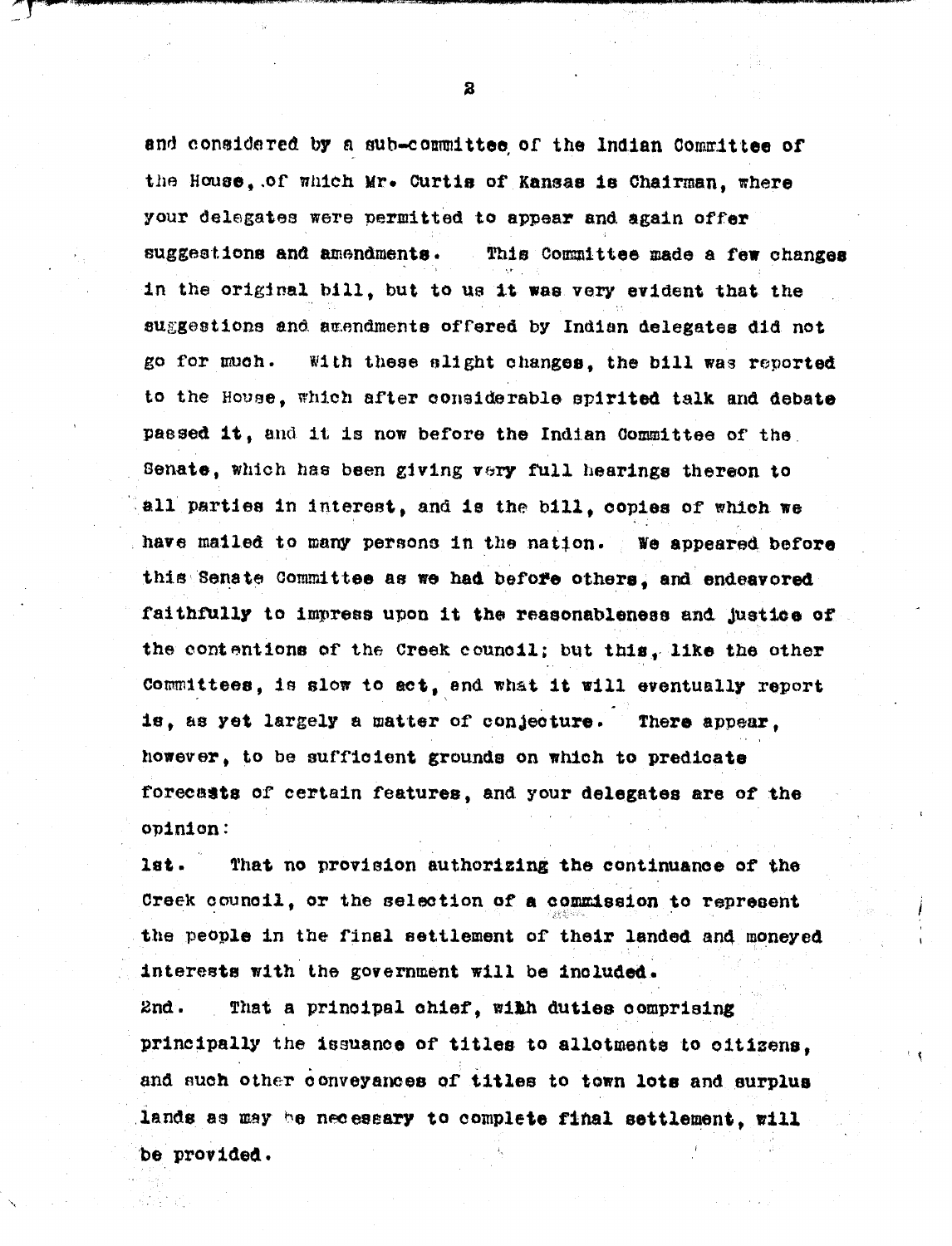*3rd. That the national schools will.be oontinued, supported by the funds of the nation now applicable for such pruposes, . until such time* as *the change of affairs shall. provide* a *system of schools for the Territory.*

*4th. That a time not later than, Ootober neat, for .t2.* closing *of all rolls of citizenship will be fixed. So far as the Creeks are concerned, no new applications for enrollment except infants will be entertained. There will be other minor provisions of no great importance to the Creeks, but we may say, in short, that the work of finally closing our business is practically all placed in the hands of the Secretar y of the Interior.*

*5th. That present restrictions on the sale of allotments* **Aill** *be ..so .modified as to simplify existing methods add enable those desiring to do so, to sell their allotments to better advantage to themselves. we may add,in this* **connection, that special** effort **is being** made to better protect the full blood *Indian In all his Interests.*

From a statement of our national finances obtained *of* the department on the **lath.inst. it** appears that on December 31st, 1905, there stood to the credit of, the Creek nation from **all** sources, in round numbers, \$3,104,000.00, to which will be added the interest on **invested funds** accruing thereafter,

-the returns of **sales** of **remaining town lots and surplus** *lands, and* such revenues as shall yet be **collected, the** aggregate of which cannot be stated with any degree of **accuracy. It** further appears to your de legates from said statement, that *the departna nt had from time to time, without any appropriation* by the Creek council, and without its knowledge, **paid out large** sums of money belonging to the nation on various accounts,

*3*